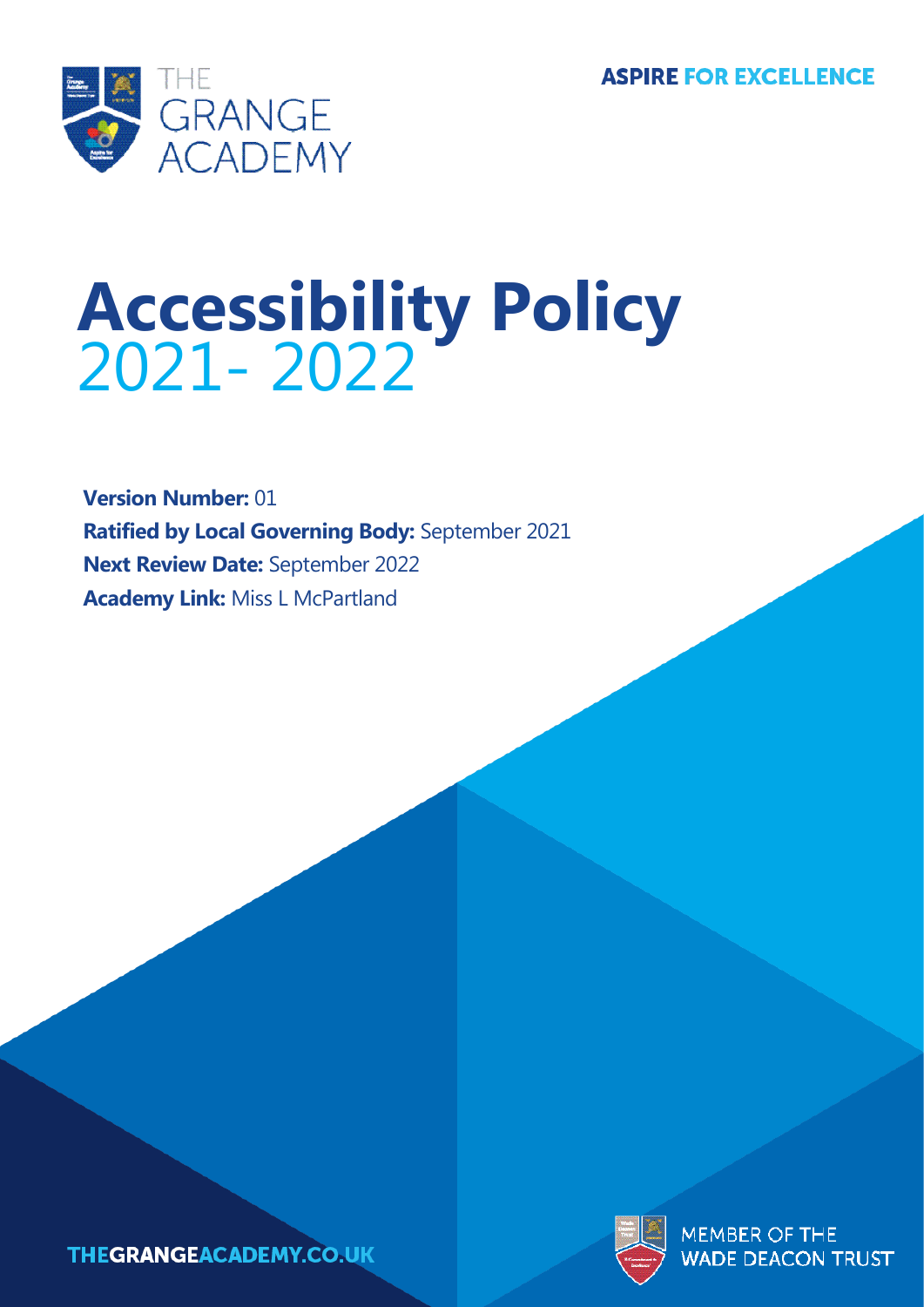|                | <b>Subject</b>                                                              | Page           |
|----------------|-----------------------------------------------------------------------------|----------------|
| $\mathbf{1}$   | <b>Statement of particulars</b>                                             | 3              |
| $\overline{2}$ | Introduction                                                                | 4              |
| 3              | <b>Visions and Ethos</b>                                                    | $\overline{4}$ |
| $\overline{4}$ | Improvements to the physical environment                                    | $\overline{4}$ |
| 5              | Improving the way information is delivered to students with<br>disabilities | 5              |
| 6              | English as an Additional Language (EAL)                                     | 6              |
| $\overline{7}$ | Speech and Language Therapy                                                 | $\overline{7}$ |
| 8              | <b>Autistic Spectrum Condition Resourced Provision</b>                      | $\overline{7}$ |
| $9\,$          | Understanding the revised curriculum                                        | $\overline{7}$ |
| 10             | <b>Educational Visits</b>                                                   | 7              |
| 11             | Assistive technology                                                        | 8              |
| 12             | Academy transport                                                           | 8              |
| 13             | Appendix A - terminology                                                    | 9              |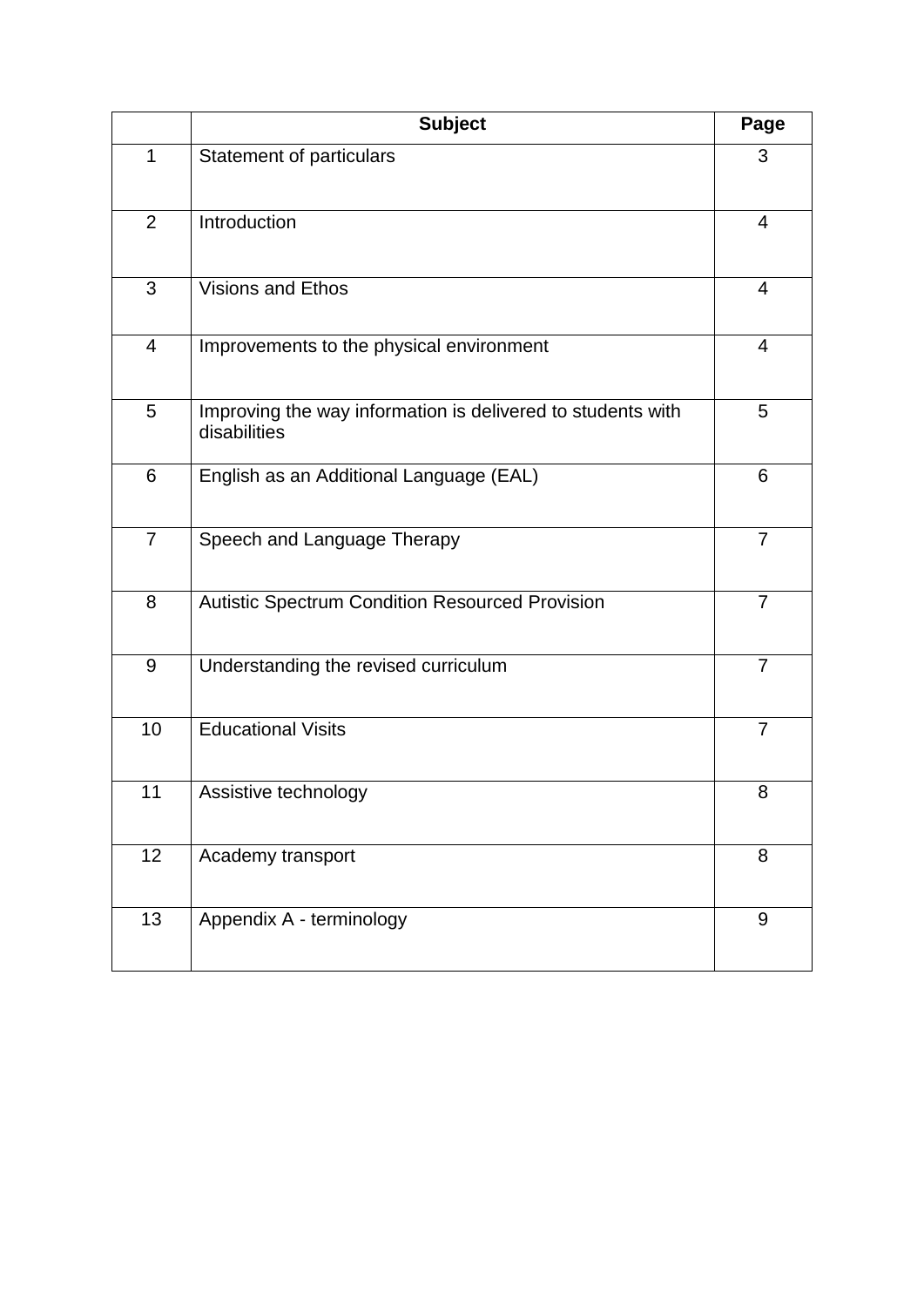# **1. Statement of particulars**

**Date of Plan:** September 2021

**Date of Review:** September 2022

**Member of Staff Responsible:** Associate Principal

**Governors and Committees Responsible:** Chair of Governors

Senior Leadership Team

The following were consulted on the plan:

- Governors
- Senior Leadership Team
- Teaching Staff
- Support Staff
- Students
- Parents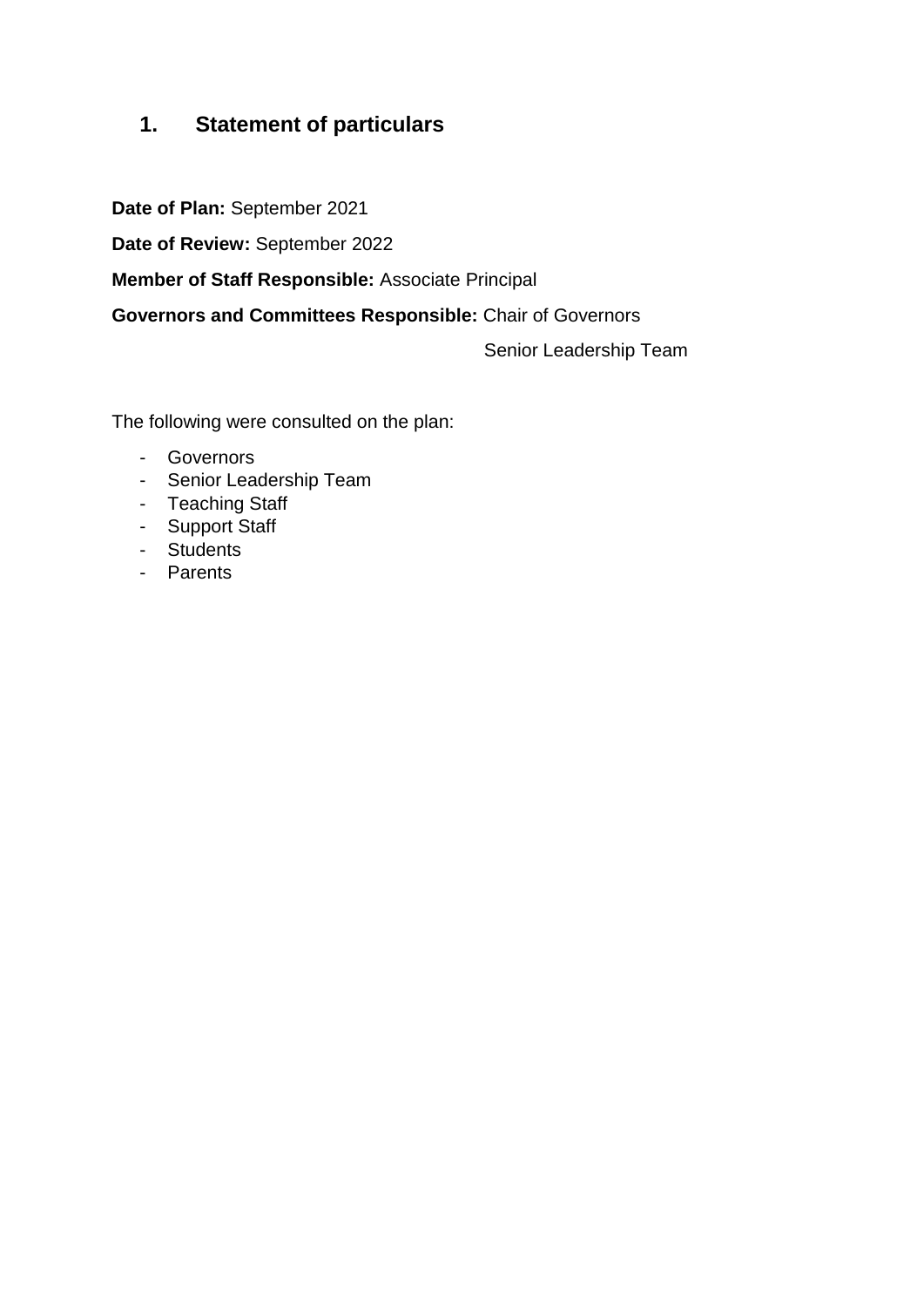## **2. Introduction**

## **What is an Academy Accessibility Plan?**

Every academy must have an Academy Accessibility Plan. This shows how the Academy has improved accessibility for students and future improvements identified and by when these improvements will be made. Types of access include:

- The physical environment, layout of the academy and how a student can access it
- Information that is accessible by and for students
- Improvements to ensure all students can access the curriculum

The Academy does not have to make drastic modifications and can make 'reasonable adjustments'.

Every student is different and The Grange Academy recognises this and staff are happy to discuss individual arrangements for students with specific needs.

## **3. Vision and Ethos**

The Grange Academy is an inclusive, purposeful and high achieving educational community for children and young people aged 3 to 16. The care, guidance and support for our children and young people are exceptional. Our expectations are high.

Our children and young people are confident, motivated and creative, have a positive attitude and enjoy their learning. They are able to live safe, healthy and fulfilling lives and contribute to the good of society.

Ensuring the students have full access to the academy by all methods is key to delivering our vision. Many aspects of the physical access are unnoticed but incorporated into the fabric of the building. The building was designed and built to ensure all regulations were met or exceeded as well as ensuring the design was welcoming and friendly, encouraging students to want to engage with the academy and subsequently engaging in the curricular activities provided. Additional extended provision is made by utilisation of clubs, which support additional learning and engagement in the academy community life.

## **4. Improvements to the physical environment**

The Grange Academy moved into a new purpose built site in April 2013.

Many aspects of accessibility and all legislation at the time of design were incorporated into the building's planning.

The garden area and playground are also fully accessible with wheelchair access, raised flowerbeds and a range of stimuli.

#### **External access**

Twelve clearly marked disabled parking bays are available. Six of these at the main front entrance to the Academy and the remainder at the top of the car park offering access to the Sports Centre which is open to the public until 9pm.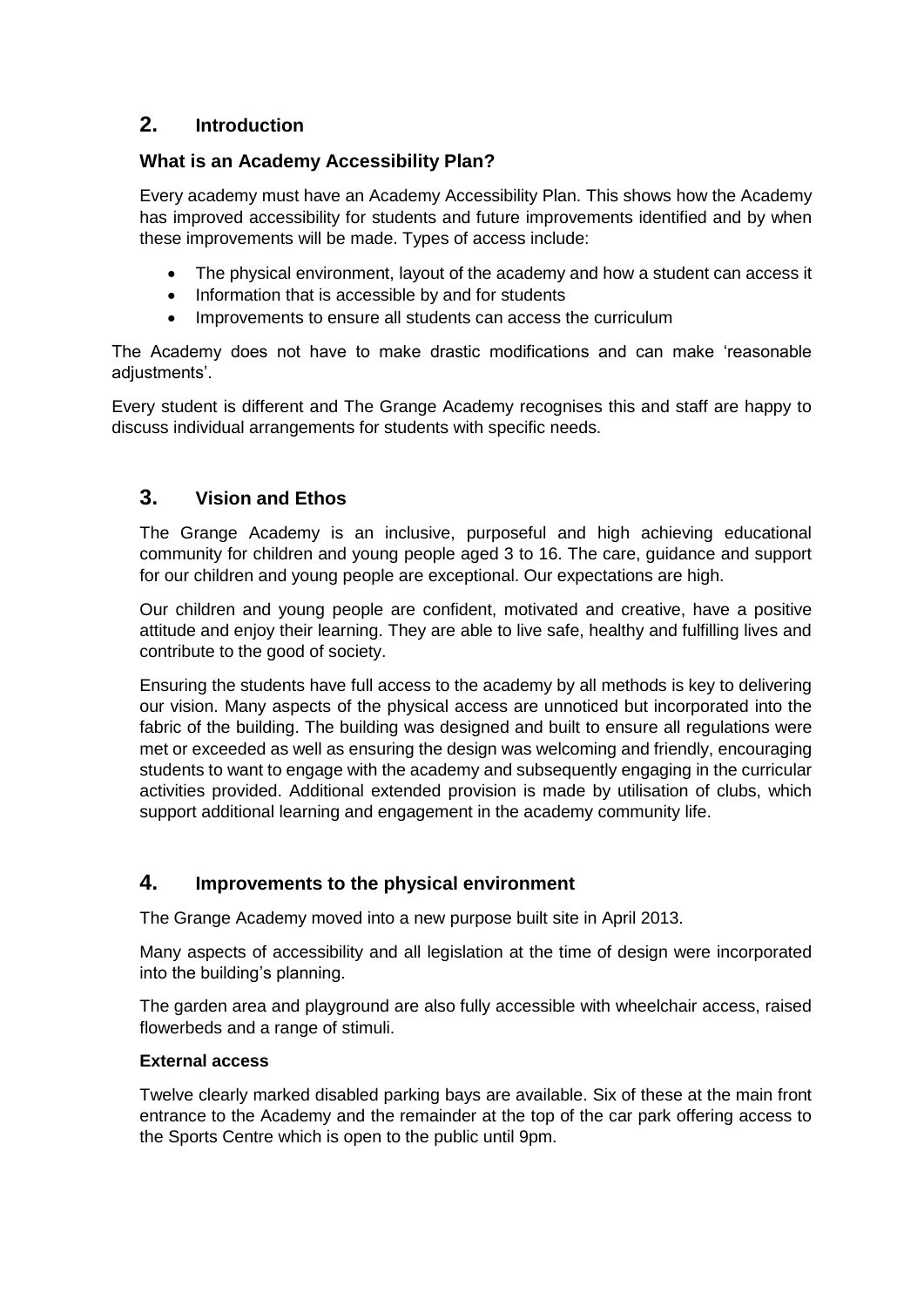#### **Internal access**

Within the plan three lifts were incorporated. Lift access is restricted for all users to set levels therefore limiting access to all. This ensures only those who need access regularly use them. Keys are provided to staff and students who have a need, which allows them to override the pre-set restrictions. Every floor of the academy can be accessed by lift.

Accessible toilets are provided on all floors. All staff have keys to access these ensuring they have limited use by all making them more readily available when needed. A range of left and right handed wheelchair transfer are available across the site. Movable handrails are fitted and staff training is arranged as required for students who require assistance in their personal care needs.

#### **Improvements for future**

Changes to the physical environment that an Academy could make to increase access might include:

- Lighting and paint schemes to help visually impaired children
- Carpeting and acoustic tiling of classrooms to help hearing impaired students

## **5. Improving the way information is delivered to students**

#### **Stationery resources**

Minor adjustments can be made by the academy such as the use of different coloured paper and larger font. Everyday resources such as pencil grips are provided to those students who benefit from them. Specialist pens and pencils for left handed and gip problems are available in academy.

#### **Scribes**

A scribe is a person who, on request writes down or types a student's dictated answer to questions under examination conditions. Allowances need to be made to ensure that the exam conditions are still met. This may mean the student sits the exam in a separate room to others. The scribe will not explain or provide additional information; they are not assisting with the exam questions simply writing on behalf of the student. For diagrams the student should, if able, draw their own and the scribe should label as dictated.

#### **Readers**

A Reader is a person who on request reads to the candidate the entire or any part of the exam paper and any part of the candidate's answer. They must only read what the student asks them to and when asked. They must not explain or clarify.

For candidates who are visually impaired, the reader may help the candidate using tactile maps, diagrams, graphs and tables to obtain information the printed copies would give to a sighted candidate.

#### **Additional time**

This has to be applied for by the academy and usually allows 25% additional time for the work to be undertaken in, but varies depending on the student's needs.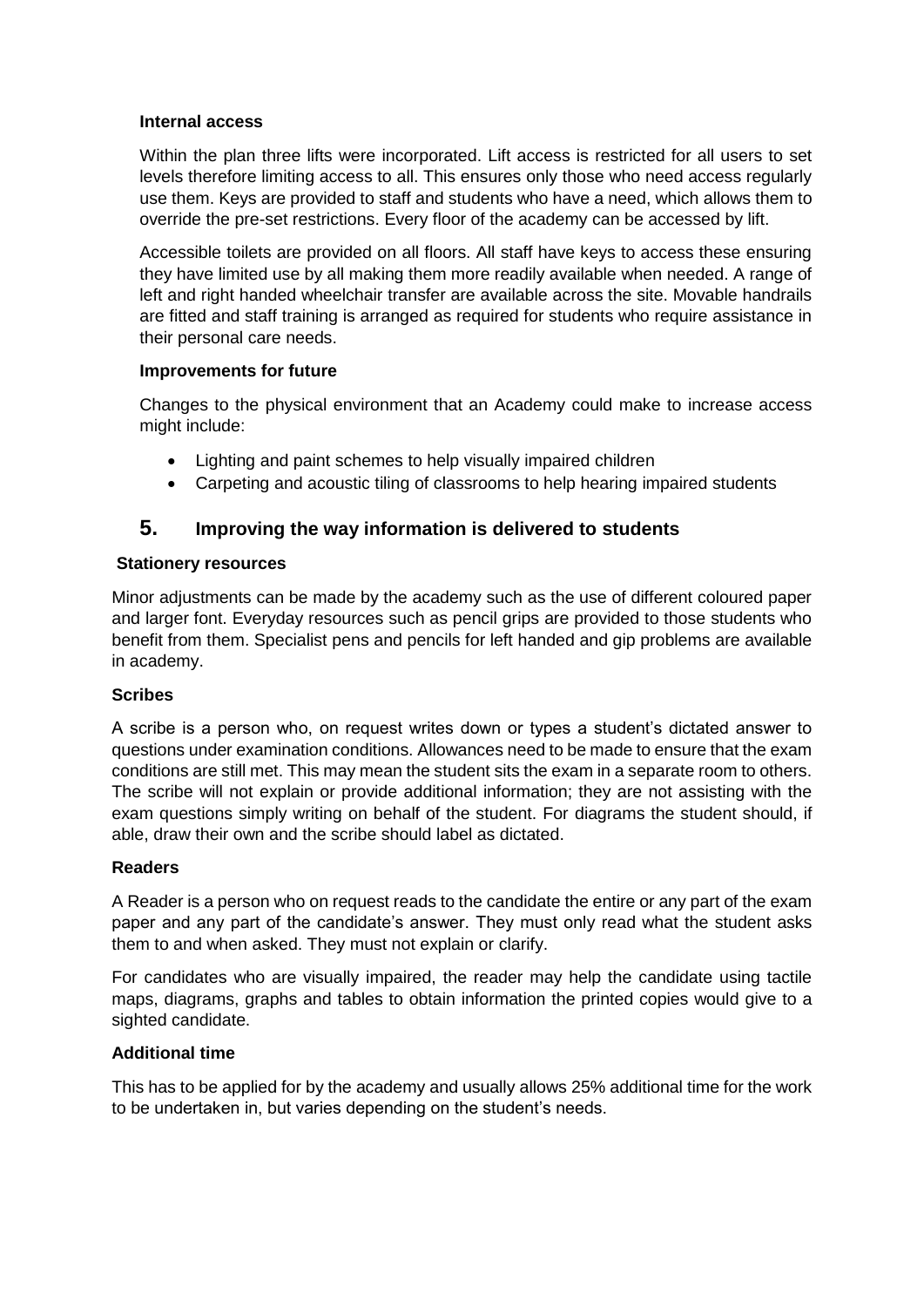Information that is normally provided in writing (such as handouts, timetables and textbooks) can be made more accessible by providing it:

- In large print
- In simple English, selecting alternative wording
- On audio format
- Using a symbol system or pictures to enhance
- Language Modification of exam papers

At The Grange Academy all of these are available.

#### **Improvements for future**

Inclusion in the future includes the ability to provide:

• Information in Braille

Facilities are in place to rapidly deliver these if required through the Visual Impairment Service, which supports The Grange Academy with its current visually impaired students.

Students who have a high-level risk of dyslexia are able to access electronic equipment, which will enable them to access learning.

#### **PE**

During PE sessions, options have been shared with the PE staff for methods of making PE accessible.

## **6. English as an Additional Language**

The Grange Academy has a small number of students presenting where the first language is not English. This presents the students with a greater challenge to access and understand their lessons and establish peer group relationships with those whose native language is English. These students have access EAL interventions plus electronic equipment to support learning within the classroom.

## **7. Speech and Language Therapy**

The Grange Academy has established that there are a number of students who have speech and language difficulties. The academy houses the LA Speech and Language base KS3/4.

A number of tools are available to support the student's learning and many can be tailored specifically to their needs to support their learning. These may include:

- Picture Exchange Communication System (PECS)
- Visuals using Board Maker
- Black Sheep Press resources
- ELKLAN training of staff supporting students with speech language and communication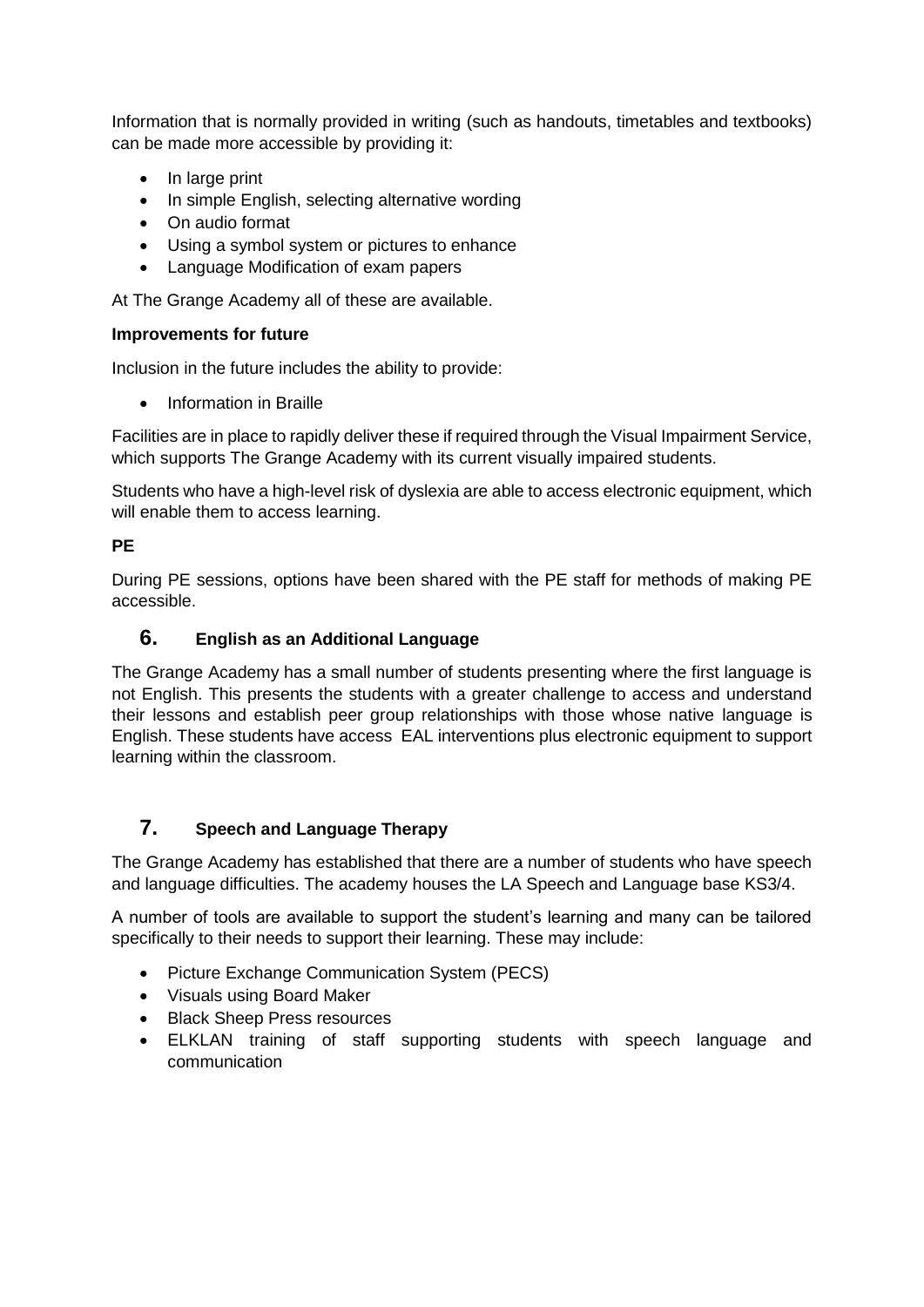## **8. Autistic Spectrum Condition Resourced Provision (ASC RP)**

Recognising the need to provide specific resources to enable students with autism to access mainstream academy, a specialised resource was established on behalf of the local authority. The Academy hosts a KS1, KS2 and KS3/4 base.

Entry to the provision is by agreement with the Local Authority. For entry into one of the bases the Local Authority Panel will identify The Grange Academy as a suitable placement for the student initially. The parents/carers will be invited to attend without the prospective students initially and discuss with the SENCO their child's needs. The student will later be invited, followed by a series of transitional visits which will be arranged to familiarise the student with the Academy environment.

In all years the students work closely within the ASC Provision allowing the teacher and Teaching and Learning support staff to develop relationships and target work for each student. The aim is to integrate students into mainstream classes at a pace they can thrive at. This maybe one lesson a week to begin with, increasing these as the student grows in confidence and ability. Support is available to students of the whole academy in the provision at break and lunchtimes.

## **9. Understanding the revised curriculum**

Adjustments that would help children with disabilities have better access to the curriculum might include – many of these are already in place at The Grange Academy.

- Individual timetables
- Classroom organisation, such as small clusters of students, seating arrangements
- Timetabling more lessons in a morning when students are able to learn better support from other students mixing abilities/personalities
- Enabling students back into education when they have been away from the formal academy environment for a period

#### **Improvements for the Future**

Development areas for the future may include:

- Parents' information sessions on what this initially means for them to enable them to assist their students' learning e.g. methods of delivery such as phonics
- Education sessions for interested parents on techniques they can use to support their children
- Family learning sessions for areas where inclusion for the extended family would be beneficial

## **10. Educational Visits**

Educational visits are an important part of academy life. As an inclusive academy, it is essential to ensure that all students can participate.

Residential trips are also an integral part of academy life. Where a student with additional needs is attending a residential visit a discussion will take place with the student and their parents/carers, identifying and resolving any issues anticipated.

The Academy's charging and remissions policy details how the costs for amended trips would be dealt with.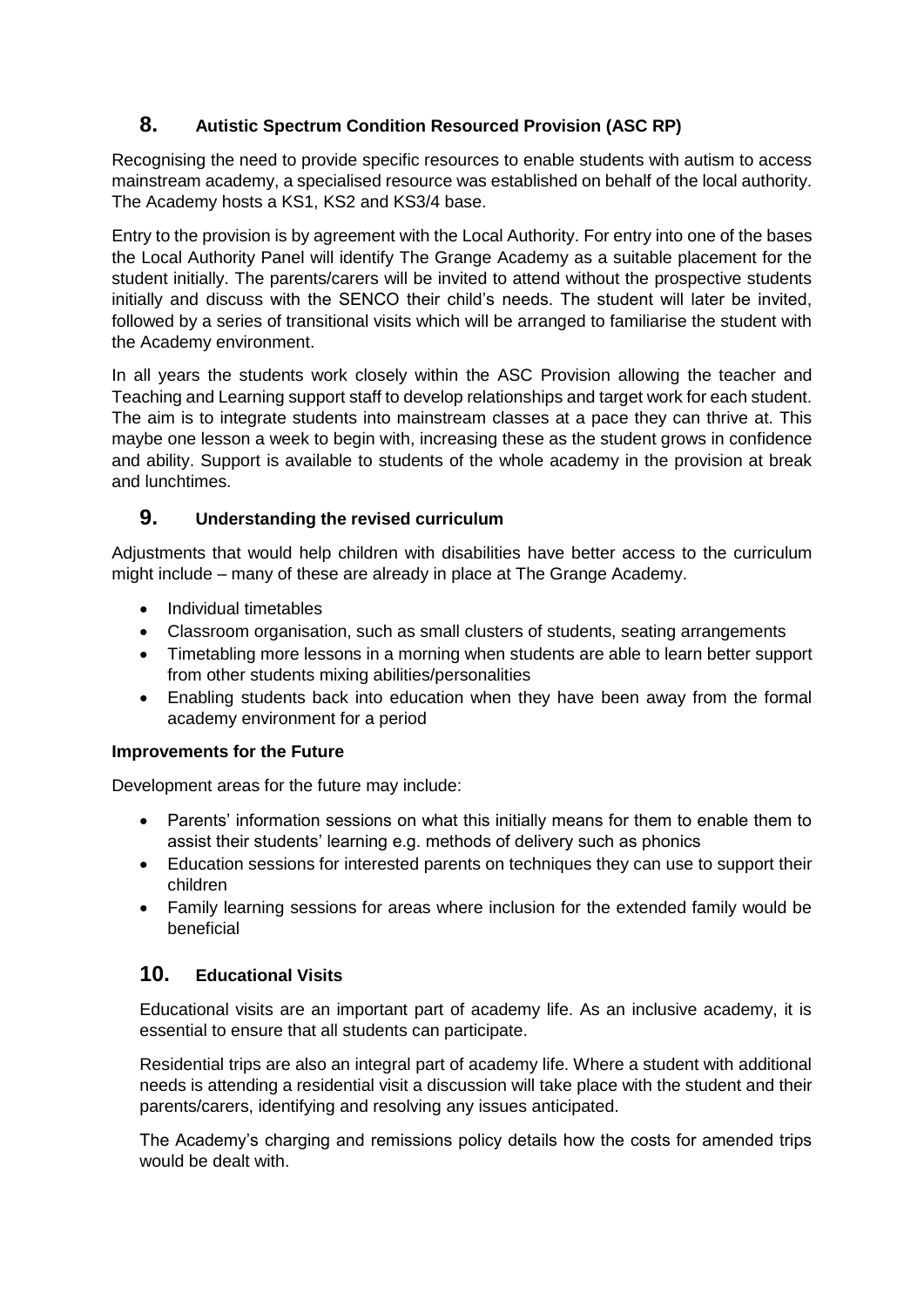## **11. Assistive technology**

Technology suited to the students' needs can help them learn faster and more easily. This can increase their access to the curriculum. Examples of technology that can help include:

- Easy to use keyboards
- Interactive whiteboards
- Text-to-speech software
- Software that connects words with pictures or symbols
- Reading pens
- **Dictation**

#### **Improvements for Future**

Changes that the Academy could make to increase access might include:

- Touch-screen computers
- Braille-translation software

## **12. Academy Transport**

#### **Getting to the Academy**

Nationally the same basic rules apply to all students; however, Local Authority can make a decision to provide transport on a case-by-case basis for a student with disabilities.

The LA will assess each student's needs when making a decision, taking into account your child's health and/or disability. If a student is offered academy transport, the vehicle will be required to have the relevant equipment for example an escort, wheelchair restraints, ramps or lifts.

Some students travelling long distances or with specific needs maybe eligible for costs towards a parent/guardian transporting them to the academy. The Local Authority holds information on this and makes decisions regarding this.

#### **During the Academy day**

Some students will need to be transported as part of their academy activity during or after academy hour's activities. The Grange Academy has two minibuses which are fully fitted with three point seatbelts. All staff who may transport students are checked to ensure their vehicle is suitable for use by students and in good working order and fully comprehensively insured for business purposes. An annual check of insurance is conducted. A risk assessment will be carried out before any student is allowed to travel. If transport is needed for a wheelchair user the Academy would work with the LA Transport unit to provide the transport.